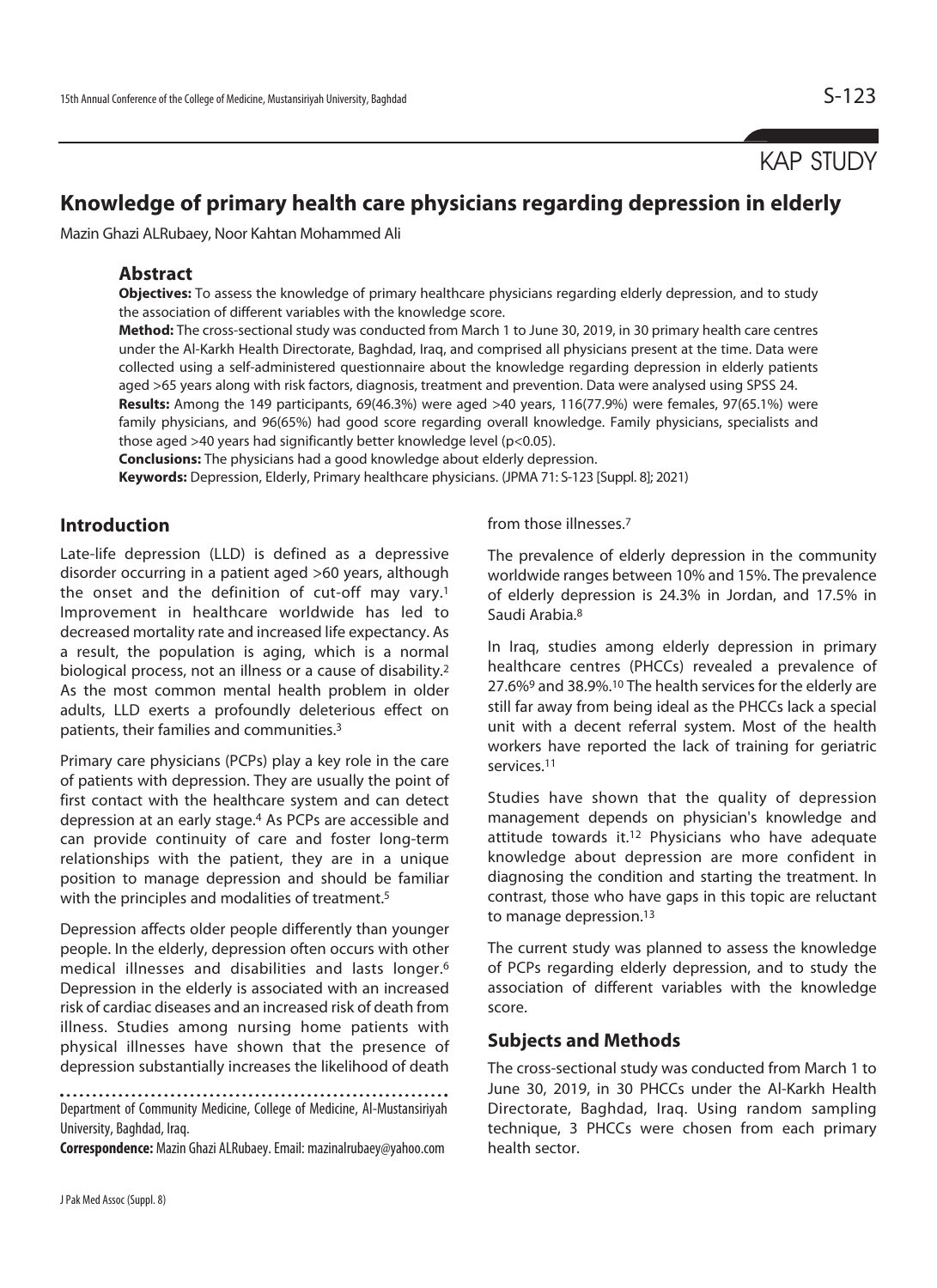After permission from the directorate, all PCPs of either gender, including general practitioners (GPs) and family physicians (FPs) present at the time and willing to participate were enrolled. Those who were away regardless of the reason or were not willing to participate were excluded.

The research was conducted in accordance with accepted ethical principles that focus on protecting human subjects and communities and with approval by an ethics review committee (ERC) of the Iraqi Board of Medical Specialization. And after taking informed verbal consent, the physicians were interviewed to assess their knowledge regarding depression in the elderly aged >65 years. A self-administered questionnaire14-16 was given to each participant. It was validated by a panel of 2 FPs, 2 GPs and one psychiatrist, and had two parts, with part one comprising age, gender, duration of practice since college graduation certificate, specialty and qualification. The second had domains. The first domain included nine questions regarding general knowledge about depression in elderly. The second domain included seven questions regarding the risk factors. Domain three included three questions regarding diagnosis criteria of depression and tools used in diagnosis. Domain four included nine questions regarding treatment of depression in the elderly, and domain five included four questions related to preventive measures.

The answers of the physicians were scored 1 for each correct answer and 0 for every wrong answer. Domain and overall scores were calculated as frequencies and percentages. The knowledge level of the domain was divided into three categories; poor  $=$  <50%, fair  $=$  50-74% and good — 75% and above.

S-124 15th Annual Conference of the College of Medicine, Mustansiriyah University, Baghdad

Data were analysed using SPSS 24. Descriptive statistics were presented using frequencies, percentage, mean and standard deviation (SD). Chi-square test was used to find out the significance of association among related variables. P<0.05 was considered the discriminate point of significance.

# **Results**

Among the 149 participants, 69(46.3%) were aged >40 years, 116(77.9%) were females, 97(65.1%) were GPs (Table-1). Also, 141(94.6%) of the participants considered depression to be a major health problem, 64(43%) believed that it is not a natural part of aging, and 60(40.3%) thought they can manage depression. Overall, 96(65%) participants had good knowledge (Figure).

Family physicians, specialists and those aged >40 years had significantly better knowledge level (p<0.05). Gender and professional experience had no significant association with the level of knowledge (p>0.05) (Table-2).

Table-1: Basic characteristics (n=149).

| <b>Variables</b>      |                             | <b>Number</b> | %     |  |
|-----------------------|-----------------------------|---------------|-------|--|
| Age                   | $<$ 40 year                 | 80            | 53.7% |  |
|                       | $=$ >40 year                | 69            | 46.3% |  |
| Gender                | Female                      | 116           | 77.9% |  |
|                       | Male                        | 33            | 22.1% |  |
| <b>Specialty</b>      | <b>Family Medicine</b>      | 97            | 65.1% |  |
|                       | <b>Others</b>               | 52            | 34.9% |  |
| <b>Oualifications</b> | Specialist                  | 50            | 33.6% |  |
|                       | <b>General Practitioner</b> | 99            | 66.4% |  |
| Work duration         | $=<$ 10 years               | 61            | 40.9% |  |
|                       | $>10$ years                 | 88            | 59.1% |  |

**Table-2:** Relation between sociodemographic data and total knowledge score.

| <b>Studied variables</b> |                      | <b>Total knowledge level</b> |      |               |       |               |       |                |
|--------------------------|----------------------|------------------------------|------|---------------|-------|---------------|-------|----------------|
|                          |                      | Poor $(N=5)$                 |      | Fair $(N=48)$ |       | $Good (N=96)$ |       | <b>P-Value</b> |
|                          |                      | N                            | %    | N             | %     | N             | %     |                |
| Age                      | $<$ 40 year (N=80)   |                              | 3.8% | 32            | 40.0% | 45            | 56.3% | $0.025*$       |
|                          | $=$ >40 year (N=69)  |                              | 2.9% | 16            | 23.2% | 51            | 73.9% |                |
| Gender                   | Female $(N=116)$     | 4                            | 3.4% | 38            | 32.8% | 74            | 63.8% | 0.761          |
|                          | Male $(N=33)$        |                              | 3.0% | 10            | 30.3% | 22            | 66.7% |                |
| Specialty                | **FM (N=97)          |                              | 2.1% | 25            | 25.8% | 70            | 72.2% | $0.007*$       |
|                          | Others $(N=52)$      |                              | 5.8% | 23            | 44.2% | 26            | 50.0% |                |
| <b>Oualifications</b>    | Specialist (N=50)    |                              | 2.0% |               | 10.0% | 44            | 88.0% | $0.001*$       |
|                          | ***GP (N=99)         | 4                            | 4.0% | 43            | 43.4% | 52            | 52.5% |                |
| Work duration            | $=<$ 10 years (N=61) |                              | 4.9% | 24            | 39.3% | 34            | 55.7% | 0.065          |
|                          | $>10$ year (N=80)    |                              | 2.3% | 24            | 27.3% | 62            | 70.5% |                |

\*\*FM: Family medicine, \*\*\*GP: General practitioner, \*: Significant association (p-value <0.05).

The Poor and Fair groups were considered one group for practical calculation of chi-square test.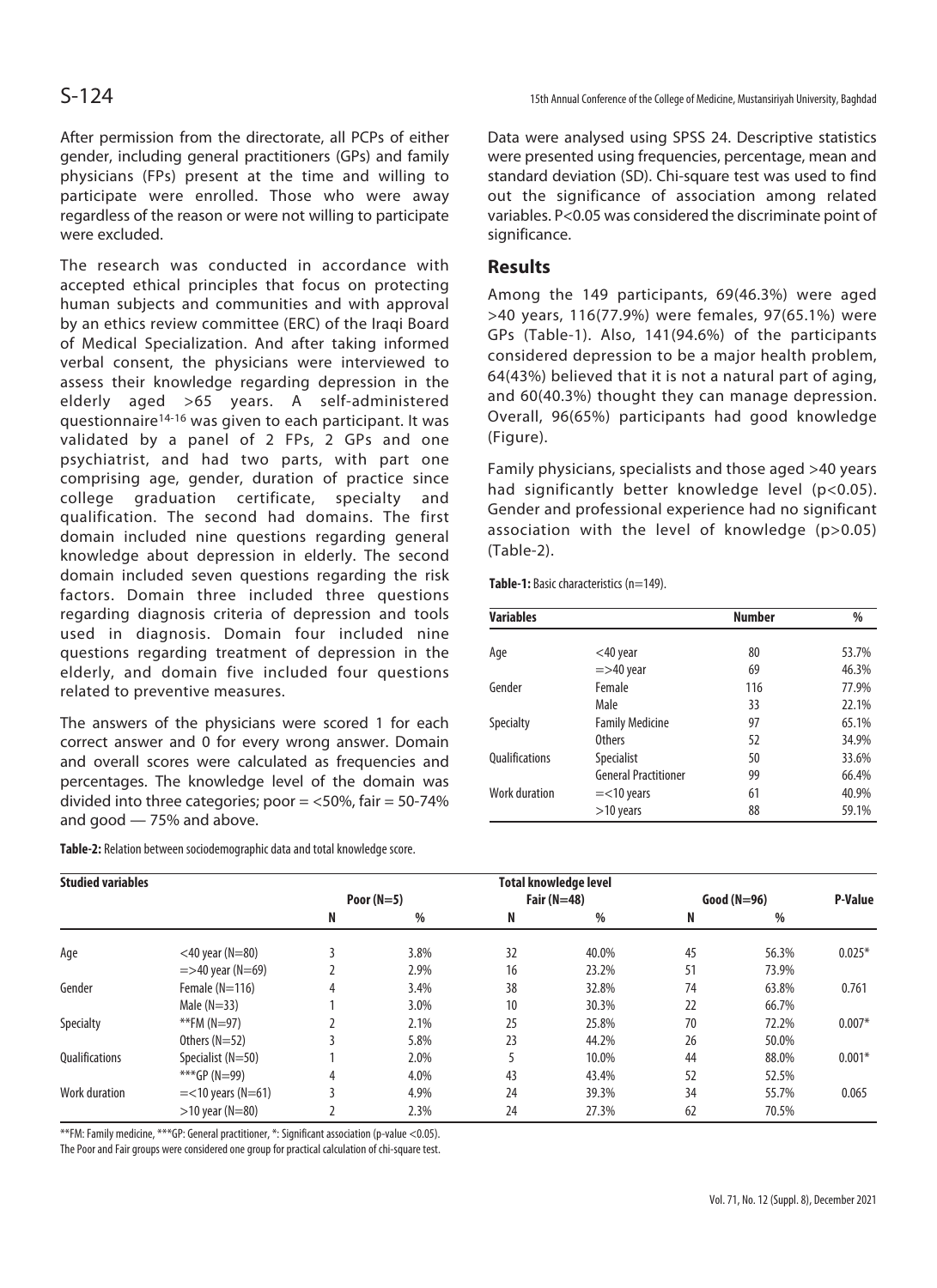

**Figure:** Distribution of participants according to their level of knowledge regarding depression in the elderly.

# **Discussion**

Depression is the leading disease-causing disability that may pass unrecognised. In recent decades, the awareness about it has improved, but mental health specialists are not enough to fill the gap in the detection, treatment and follow-up of these patients.17

The results of the current study are in line with literature.<sup>18</sup>

Physician's knowledge has significant reflection upon their practice. As such, PCPs should have some degree of preparedness for identifying depression in older adults, because as much as 50% of depressed adults pass undiagnosed.19

The current study showed that FPs, specialists and those aged >40 years had better knowledge score. The finding is in agreement with earlier results.20 Managing depression in PHCCs is challenging and some FPs find it easier to diagnose and then refer the depressed patients to the psychiatrists. This concept is supported in literature.<sup>21</sup>

In terms of limitations, the current study did not scientifically calculate the sample size which can cause a decrease in the power of the study.

# **Conclusion**

The PCPs had good to fair knowledge about depression in the elderly. FPs, specialists and those aged >40 years had better knowledge levels. Training courses for PCPs to increase their knowledge about depression in the elderly is recommended.

**Acknowledgment:** We are grateful to all the participants for their time and cooperation.

#### **Disclaimer:** None.

**Conflict of Interest:** None.

#### **Source of Funding:** None.

### **References**

- 1. Espinoza R, Kaufman AH. Diagnosis and treatment of late-life depression. Psychiatr Times 2014;31:18.
- 2. Gustavsson A, Svensson M, Jacobi F, Allgulander C, Alonso J, Beghi E, et al. Cost of disorders of the brain in Europe 2010. Eur<br>Neuropsychopharmacol 2011; 21: 718-79. doi: Neuropsychopharmacol 2011; 21: 718-79. doi: 10.1016/j.euroneuro.2011.08.008.
- 3. Canadian Coalition for Seniors' Mental Health. National guidelines for seniors' mental health: The assessment and treatment of depression. Toronto, ON: Canadian Coalition for Seniors' Mental Health; 2006.
- 4. Mack S, Jacobi F, Gerschler A, Strehle J, Höfler M, Busch MA, et al. Self-reported utilization of mental health services in the adult German population--evidence for unmet needs? Results of the DEGS1-Mental Health Module (DEGS1-MH). Int J Methods Psychiatr Res 2014;23:289-303. doi: 10.1002/mpr.1438.
- 5. Ng CW, How CH, Ng YP. Managing depression in primary care. Singapore Med J 2017; 58:459-66. doi: 10.11622/smedj.2017080.
- 6. Goldberg J. How Does Depression In the Elderly Differ From Depression in Younger Adults? [Online] 2018 [Cited 2019 March 07]. Available from URL: https://www.webmd.com/depression/ guide/depression-elderly
- 7. Ibrahim AA, Ai-Lami F, Al-Rudainy R, Khader YS. Mental Disorders Among Elderly People in Baghdad, Iraq, 2017. Inquiry 2019;56:e46958019845960. doi: 10.1177/0046958019845960.
- 8. Al-Qahtani AM, Khamis AH, Sebiany AM, Awadalla AW. Severity of Depression among Elderly Women Attending Holy Quran Memorization Centers in Saudi Arabia. J Gerontol Geriatr Res 2014;3:174. doi: 10.4172/2167-7182.1000174
- 9. Al-Hamzawi AO, Abed ZA. The Prevalence of Depression in Primary Health Care Centers in Iraq. Indian J Public Health Res Dev 2018;9:384-90. DOI: 10.5958/0976-5506.2018.01485.7
- 10. Ali NS, Hussein AA. Depression in elderly patients attending primary health care clinics in Baghdad City. Arab J Psychiatr 2005;16:107-17.
- 11. Tariq E, Lafta R. A profile on health-care services for old in Baghdad. Mustansiriya Med J 2018; 17:52-6. DOI: 10.4103/MJ.MJ\_13\_18
- 12. Al-Zulfah SA, Al-Mastoor M, Mohammed I, Mostafa OA. Attitudes and Practices of Primary Health Care Physicians Regarding Geriatric Depression. Med J Cairo Univ 2016;84: 1511-17.
- 13. Areán PA, Alvidrez J, Feldman M, Tong L, Shermer R. The role of provider attitudes in prescribing antidepressants to older adults: leverage points for effective provider education. Int J Psychiatry Med 2003;33:241-56. doi: 10.2190/R57T-2A9N-NU19-GNTU.
- 14. Glover JA, Srinivasan S. Assessment and treatment of late-life depression. J Clin Outcomes Manag 2017;24:135-44.
- 15. Lotsu BK. Knowledge, Attitudes and Recognition of Depression by Physicians in Primary Care Settings in Lagos State, Nigeria. [Online] 2014 [Cited 2019 March 07]. Available from URL: file:///C:/Users/Faizan/AppData/Local/Temp/1494- Article%20Text-7164-1-10-20190417.pdf
- 16. James BO, Jenkins R, Lawani AO, Omoaregba JO. Depression in primary care: The knowledge, attitudes and practice of general practitioners in Benin City, Nigeria. S Afr Fam Pract 2012;54:55-60.
- 17. World Health Organization. Depression: Key facts. [Online] 2021 [Cited 2019 December 01]. Available from URL: